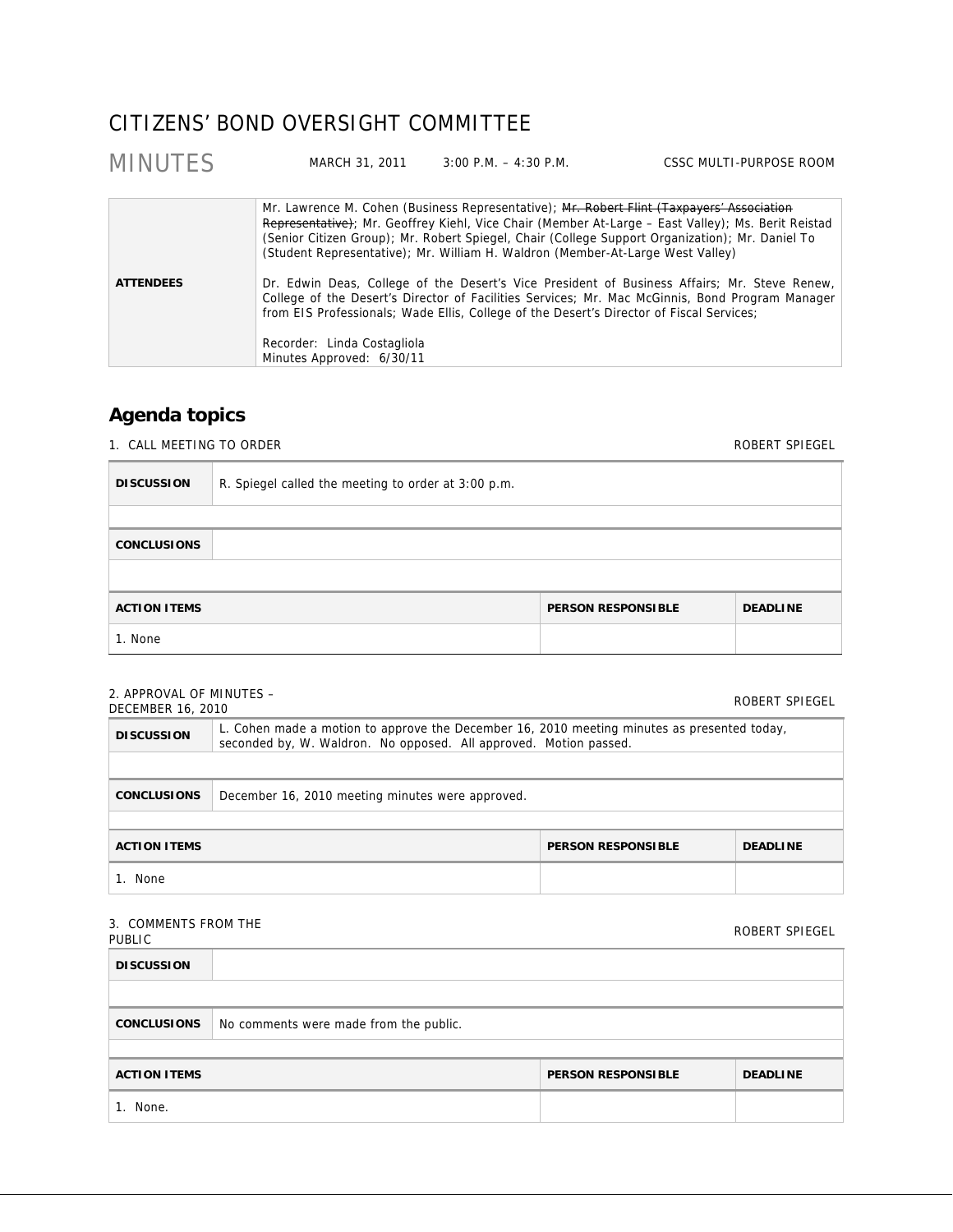| M. McGinnis reviewed the following items from a PowerPoint presentation:                                                                                                                                                                                                                                                                                                                                                                                                                                                                                                                                                                                                                                                                                                                                                                                                                                                                                                                                                                                                                                                                          |
|---------------------------------------------------------------------------------------------------------------------------------------------------------------------------------------------------------------------------------------------------------------------------------------------------------------------------------------------------------------------------------------------------------------------------------------------------------------------------------------------------------------------------------------------------------------------------------------------------------------------------------------------------------------------------------------------------------------------------------------------------------------------------------------------------------------------------------------------------------------------------------------------------------------------------------------------------------------------------------------------------------------------------------------------------------------------------------------------------------------------------------------------------|
| <b>Project Status Reports - Current Projects:</b>                                                                                                                                                                                                                                                                                                                                                                                                                                                                                                                                                                                                                                                                                                                                                                                                                                                                                                                                                                                                                                                                                                 |
| <b>Classroom Building (in construction)</b><br>Architect: Steinberg Architects<br>Construction Manager: Bernards<br>Targeted Completion: Spring 2012<br>Project Update:<br>Concrete contractor defaulted; Excell Contractor took over contract (no extra cost)<br>$\bullet$<br>Surveyor checking floor tolerances in North and South buildings<br>Continuing backfill for slab prep at North building<br>٠<br>Review of pre-cast panels conducted on site<br>٠<br>Welding continues at East building<br>Steel erection continues<br>$\bullet$<br>Hanger installation continues for HVAC ductwork<br>Electrical floor box rough-in at South building continues<br>$\bullet$<br>Sustainable Features:<br>Heating and cooling via central hydronics system<br>Water - conserving landscape<br>$\bullet$<br>Architectural environmental control systems via built-in architectural sun shading devices, north<br>٠<br>facing fenestration<br>Energy generation via photovoltaic system<br>$\bullet$<br>Building automation controls to optimize mechanical system and energy usage<br>Will be minimum Silver LEED certified                           |
| <b>Communication Building (Project in Initial Start-up Programming &amp; Design)</b><br>Architect: tBP Architecture<br>Construction Manager: Pro West<br>Estimated Project Completion: Spring 2013<br>Project Update:<br>FF&E design commenced<br>$\bullet$<br>CM Pre-Construction meeting held<br>$\bullet$<br>Project documents at DSA for review<br>$\bullet$<br>26 classrooms and offices<br>$\bullet$<br>Will be located across the Cravens Student Services Center<br>Sustainable Features:<br>Will be minimum LEED certified<br>$\bullet$<br>Building automation controls to optimize mechanical system<br>٠<br>Water - conserving landscape                                                                                                                                                                                                                                                                                                                                                                                                                                                                                               |
| Heating and cooling via central hydronics system<br>$\bullet$<br><b>East Valley Indio (Project in Initial Start-up Programming &amp; Design)</b><br>Architect: gkkworks<br>Construction Manager: gkkworks<br>Estimated Project Completion: Summer 2013<br>Project Update:<br>Three story multi-use structure (retail, education and multi-purpose rooms)<br>$\bullet$<br>Located in downtown Indio<br>٠<br>City of Indio is helping with the land and parking<br>Peer Budget Estimate received; in review<br>Budget and schedule revisions expected<br>Furniture consultant provided layouts<br>Lighting revisions in review<br>AV design received and in review<br>IT design received and in review<br>Teaching station charrette held; revisions to design suggested<br>Chemical materials inventory received<br>Draft renewable energy study received<br>Final DDA received<br>Received MSDS and awaiting HMMP docs<br>Security design received and in review<br><b>Sustainability Features:</b><br>Will be LEED certified<br>$\bullet$<br>Photovoltaic array at parking possible<br>Architectural environmental control features<br>$\bullet$ |
|                                                                                                                                                                                                                                                                                                                                                                                                                                                                                                                                                                                                                                                                                                                                                                                                                                                                                                                                                                                                                                                                                                                                                   |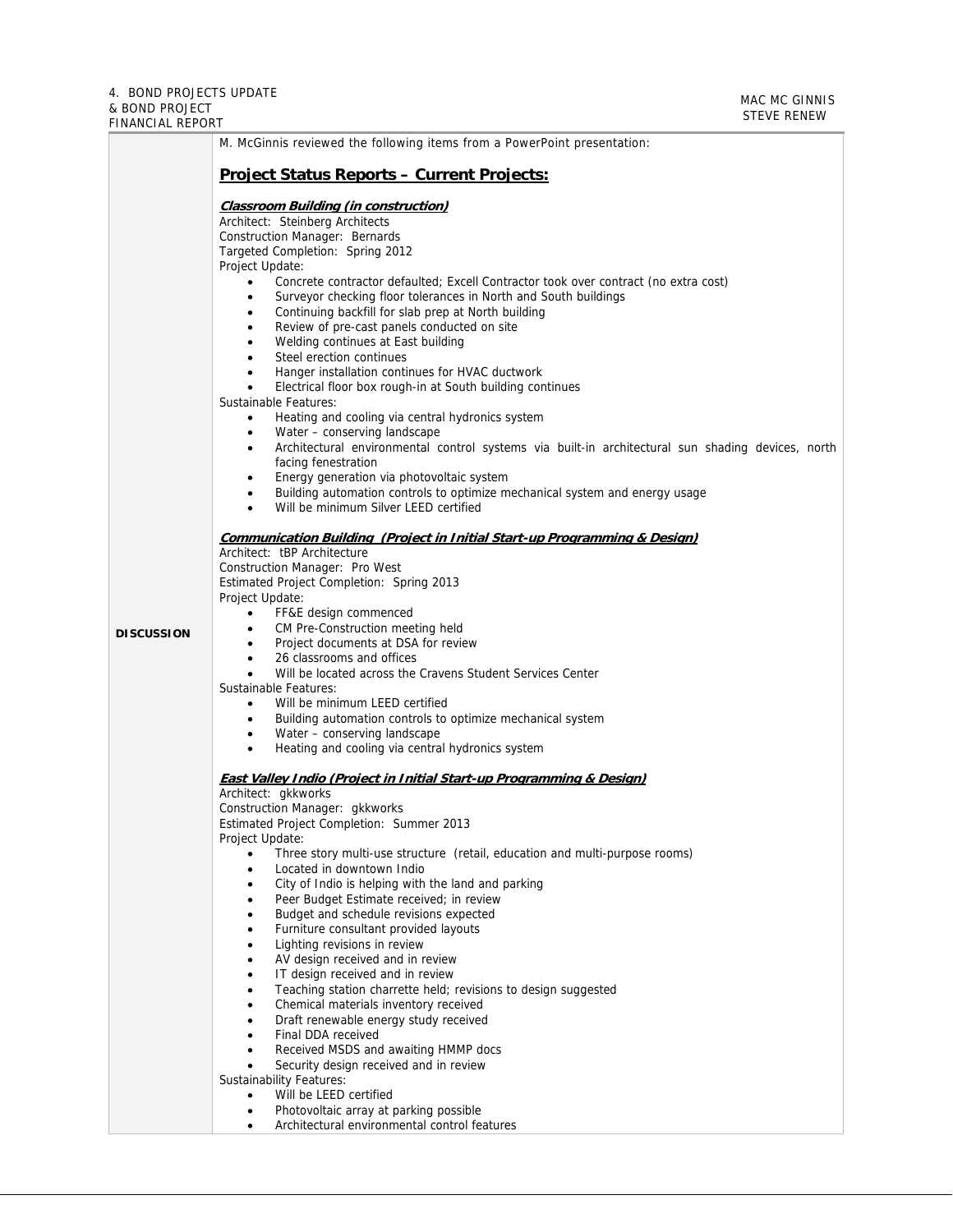Public transportation **West Valley - Palm Springs (Project in Initial Start-up Programming & Design)** Architect: HGA Architects Construction Manager: Sundt Construction Estimated Project Completion: 2014 Project Update: Title research initiated • Information transfers to Architect complete Space allocation reviewed with A/E team Schedule and budget reviewed BIM standards sent to A/E team Master planning for the overall site Sustainability Features: Will be minimum Silver LEED certified Public transportation Solar Energy/10mw of energy – Solar agreement has been signed by Edison Co. - This will be the largest amount of energy produced from a community college campus in the nation **Monterey Entrance (Project in Initial Start-up Programming & Design)** Architect: PMSM Architects Construction Manager: Pro West Estimated Project Completion: Spring 2013 Project Update: Redo the entrance to the campus from Monterey Ave. to the steps of the Hilb building • Schematic Design review has been completed Cost estimate continues in review Design revisions initiated with Landscape Architect Emergency Phone design in process Campus signage Sustainability Features: • Public transportation • Water resistant landscaping **Administration Renovation & New "C" Building (Project in Initial Start-up Programming & Design)** Architect: Perkins & Will Construction Manager: Pro West Estimated Project Completion: Fall 2013 Project Update: User-Group Programming meetings initiated • LEED, AV-IT and FF7E proposals requested Information documents transfer to A/E team Coordination meetings held with A/E team Administration will become a two-story building Sustainability Features: Will be minimum Silver LEED certified **Career Technical Education (Project in Initial Start-up Programming & Design)** Architect: HGA Architects Construction Manager: Gilbane Estimated Project Completion: Fall 2013 Project Update: • Information transfer to A/E team in process Programming meetings initiated Sustainability Features: Will be minimum Silver LEED certified Along with this new building will be a renovation of the existing agriculture science building, removal of an outdoor screen space area and renovation of a couple of greenhouses creating an outdoor amphitheater and connecting the program more to the central green space in that area. **Child Development (Project in Initial Start-up Programming & Design)** Architect: HMC Architects Construction Manager: None Estimated Project Completion: Summer 2013 Project Update: User Group kick-off meeting scheduled for March 7<sup>th</sup>, 2011 • Contract pending

Additional structure about 3000 square feet in connection with the existing child care facility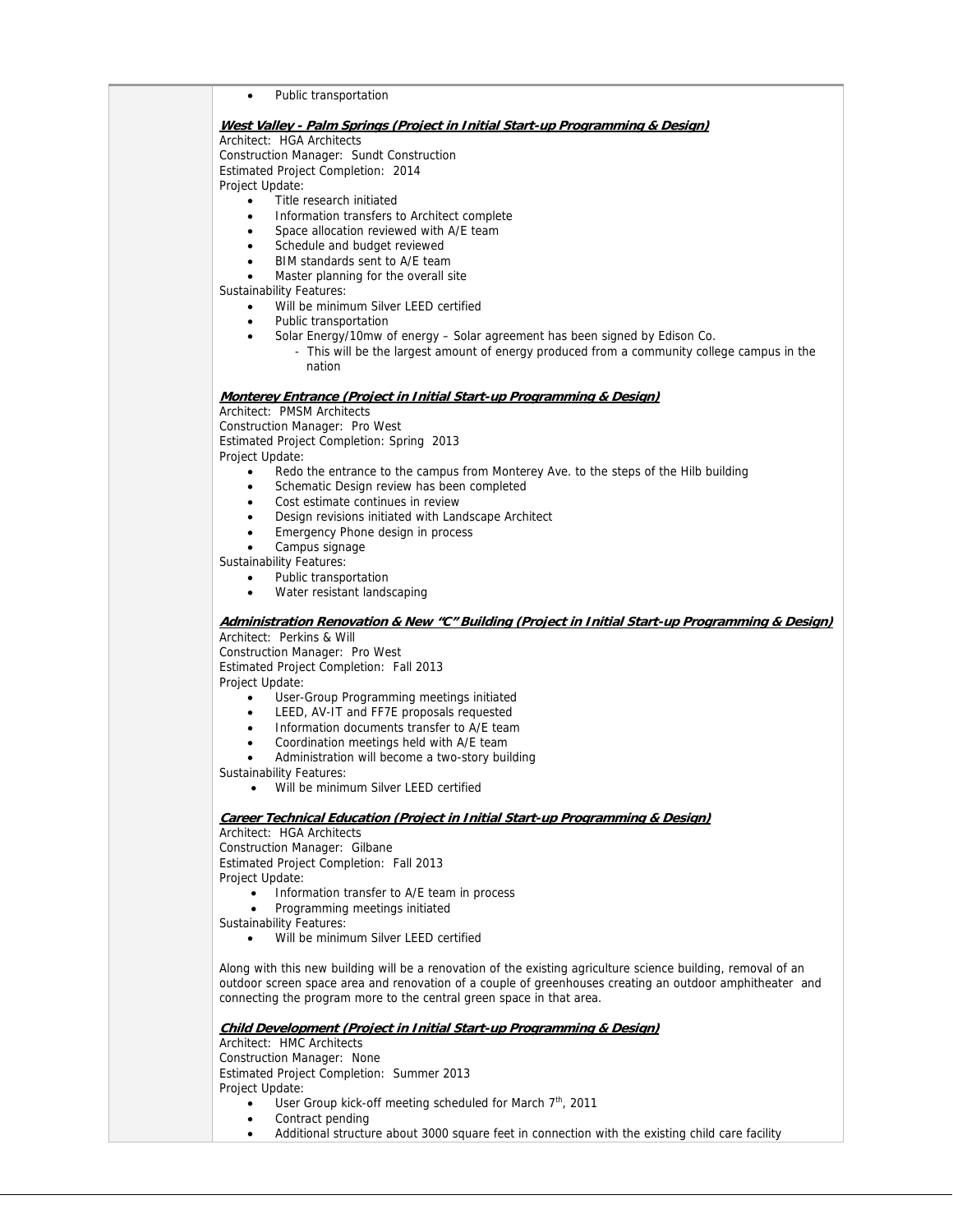Sustainability Features: Will be minimum Silver LEED certified **Athletic Facilities (Project in Initial Start-up Programming & Design)** Architect: LPA, Inc. Construction Manager: Pro West Estimated Project Completion: Fall 2013 Project Update: Uploading information documents for A/E team to FTP site • Programming meetings initiated Renovation of shower/locker building Lighting for soccer, football and softball fields and tennis courts Exploring different scenarios with the existing gym and a new gym Sustainability Features: Will be minimum Silver LEED certified **Liberal Arts Renovation (Project in Initial Start-up Programming & Design)** Architect: HGA Architects Construction Manager: None Estimated Project Completion: TBD Project Update: • Project on hold until June 2011 Sustainability Features: Will be minimum Silver LEED certified **Visual Arts (Project in Initial Start-up Programming & Design)** Architect: Perkins & Will Construction Manager: Gilbane Estimated Project Completion: Fall 2013 Project Update: Kick-off meeting held with Stakeholders and Users March 7, 2011 • Proposals requested from consultants • Site and existing location review conducted Located on the north side of the campus Sustainable Features: Will be minimum Silver LEED certified **Upcoming Project Events:**  There will be an unveiling of the West Valley Campus sign either the last week in April or the first week in May **Recently Completed Projects:** Cravens Student Services Center Nursing Building Renovation • Practice Field Lighting **Discussions:** LEED Certification: This benefits the City of Palm Desert. When the City goes on record that they are going to cut their energy by 30%, anything that is LEED within city boundaries, the City is able to take credit for it. Hilb, Liberal Arts and Administration Buildings: The original intention was that the College would renovate the Liberal Arts and Administration Building and when the College looked a few years ago at the substantial renovations that the College was contemplating in the Hilb building, it was concluded that it would be easier to replace the building than renovate it. This is a big project, \$40 million, and most of the funds would come from the State. This is one of the few co-funded projects, bond and State funds. There are concerns about the timing of the funding from the State: 1. It keeps getting pushed back; 2. Or even if the College will get funded, even though it is approved in principle. There are so many projects that are backing up in the State level. The College is now thinking about the three buildings as all one project, the completion of the center of the campus. The college is looking at the feasibility of replacing the Administration and Liberal Arts Buildings with buildings about 50% larger than what they are now. This would take the pressure off the Hilb Building. There would not be much need for renovations and additions to the Hilb Building. The College is now looking at the feasibility of saving the Hilb Building. There will be a substantial cost to bring it up to present code. The college is also looking at moving the library from its present location (shared with the City of Palm Desert) to the Hilb Building. If it is feasible, the College will take it to the Board of Trustees to get an approval for this slight change in direction. There is enough money in the bond for this change unless we get some big surprises when bringing

Diesel Mechanics Building: The college is looking at tearing down this building altogether.

the Hilb Building up to code.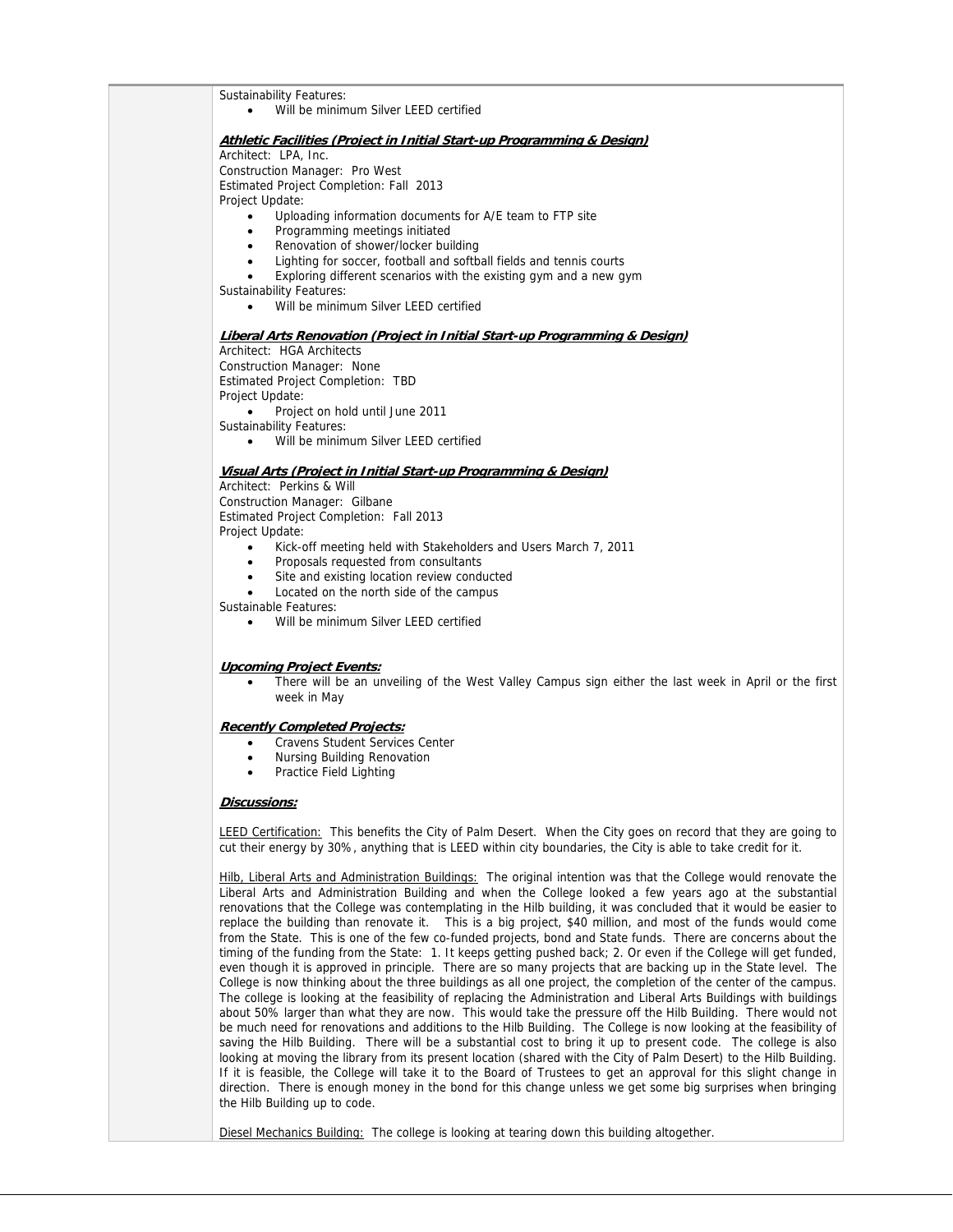| 1. None                 |                                                                                                                                                                                                                                                                                                                                                                                                                                                                                                                                                                                                                                                                           |                           |                 |  |  |
|-------------------------|---------------------------------------------------------------------------------------------------------------------------------------------------------------------------------------------------------------------------------------------------------------------------------------------------------------------------------------------------------------------------------------------------------------------------------------------------------------------------------------------------------------------------------------------------------------------------------------------------------------------------------------------------------------------------|---------------------------|-----------------|--|--|
| <b>ACTION ITEMS</b>     |                                                                                                                                                                                                                                                                                                                                                                                                                                                                                                                                                                                                                                                                           | <b>PERSON RESPONSIBLE</b> | <b>DEADLINE</b> |  |  |
| <b>CONCLUSIONS</b>      |                                                                                                                                                                                                                                                                                                                                                                                                                                                                                                                                                                                                                                                                           |                           |                 |  |  |
|                         |                                                                                                                                                                                                                                                                                                                                                                                                                                                                                                                                                                                                                                                                           |                           |                 |  |  |
|                         | R. Spiegel posed the following question to S. Renew; "Are you aware of any Bond funds that have been spent<br>or committed for any project or purpose not covered or included in the language of the bond issue approved by<br>the voters?" S. Renew responded: "No."                                                                                                                                                                                                                                                                                                                                                                                                     |                           |                 |  |  |
|                         | R. Spiegel posed the following question to M. McGinnis; "Are you aware of any Bond funds that have been<br>spent or committed for any project or purpose not covered or included in the language of the bond issue<br>approved by the voters?" M. McGinnis responded: "No."                                                                                                                                                                                                                                                                                                                                                                                               |                           |                 |  |  |
| trustees for approval.  | Contingency Funds: Left over funds from projects goes into the contingency fund. Once the college<br>determines what projects to reallocate the funds to, then the college will make a proposal to the board of                                                                                                                                                                                                                                                                                                                                                                                                                                                           |                           |                 |  |  |
|                         | Discussions:<br>Current Projects: There are a few projects that have been completed but are still listed under the current<br>projects list. The college is waiting for the final paperwork to close out the projects. As soon as the projects<br>are closed out, they will be moved to the completed projects list. These projects are: Temporary Dining<br>Facility, East Valley Mecca Interim Campus, Phase I Infrastructure, Phase II Infrastructure, Phase III<br>Infrastructure, Business Building Renovation, Cravens Student Services Center, Dining Facility Renovation and<br>Weight Room/Training Room. Most of these should be moved over by the next report. |                           |                 |  |  |
| $\bullet$               | Total Expended: \$63,017,257<br>Current Projects - Ongoing:<br>Expenditures to date: \$87,576,285<br><b>Future Projects:</b><br>Committed Projects Budget: \$72,854,264<br>Deferred Projects Budget: \$47,013,440<br>Central Contracted Management Fees:<br>Expenditures to date: \$13,573,297                                                                                                                                                                                                                                                                                                                                                                            |                           |                 |  |  |
| <b>Financial Report</b> | <b>Project Allocations Budget</b><br><b>Completed Projects:</b>                                                                                                                                                                                                                                                                                                                                                                                                                                                                                                                                                                                                           |                           |                 |  |  |
|                         | East Valley Mecca/Thermal Campus: The College had plans to do some more building but the major build out<br>has been deferred because the surrounding residential/commercial involvement did not take place. Last week<br>at an event in Mecca/Thermal the College unveiled a facilities master plan for the campus. The College is<br>looking at 60 years before a full build-out. Everything over and above what has been mentioned here today will<br>be subsequent bond programs. There has to be a demand for support before construction. There will be<br>multiple phases before this campus is complete.                                                          |                           |                 |  |  |
|                         |                                                                                                                                                                                                                                                                                                                                                                                                                                                                                                                                                                                                                                                                           |                           |                 |  |  |

| 5. REVIEW OF DISTRICT<br>PROCEDURES AND<br><b>OUTCOMES IN LIGHT OF</b><br>RECENT PRESS ARTICLES | EDWIN DEAS                                                                                                                                                                                                                                                                                                                                                                                                                                                                                                                                                                                                                                                                                                                                                                                                                                                                                                                                                                                                                                                                                                                              |
|-------------------------------------------------------------------------------------------------|-----------------------------------------------------------------------------------------------------------------------------------------------------------------------------------------------------------------------------------------------------------------------------------------------------------------------------------------------------------------------------------------------------------------------------------------------------------------------------------------------------------------------------------------------------------------------------------------------------------------------------------------------------------------------------------------------------------------------------------------------------------------------------------------------------------------------------------------------------------------------------------------------------------------------------------------------------------------------------------------------------------------------------------------------------------------------------------------------------------------------------------------|
| <b>DISCUSSION</b>                                                                               | Committee members received a handout, "Essential Program Management Elements Los Angeles<br>Community College District (LACCD) / COD Compared", regarding serious issues noted in recent Los<br>Angeles Times article on LACCD's 6 billion dollar Bond program and there has been immediate impacts at<br>that district. College of the Desert (COD) decided early on to prepare a response should COD end up in<br>the local newspaper. That has not happened. COD analyzed every article that appeared in the LA Times<br>and refined their analysis down to the document the committee received today. COD decided to provide<br>this document to the Citizens' Bond Oversight Committee and to the Board of Trustees too. It seems that<br>College of the Desert has not experienced the problems that LACCD has experienced. E. Deas reviewed<br>the following items from the handout: 1. Wasteful and Poor Planning; 2. Management and Accountability<br>- Program/Construction; 3. Staffing; and 4. Award of Contracts.<br>L. Cohen posed the following question to E. Deas, "Are there any College employees including yourself |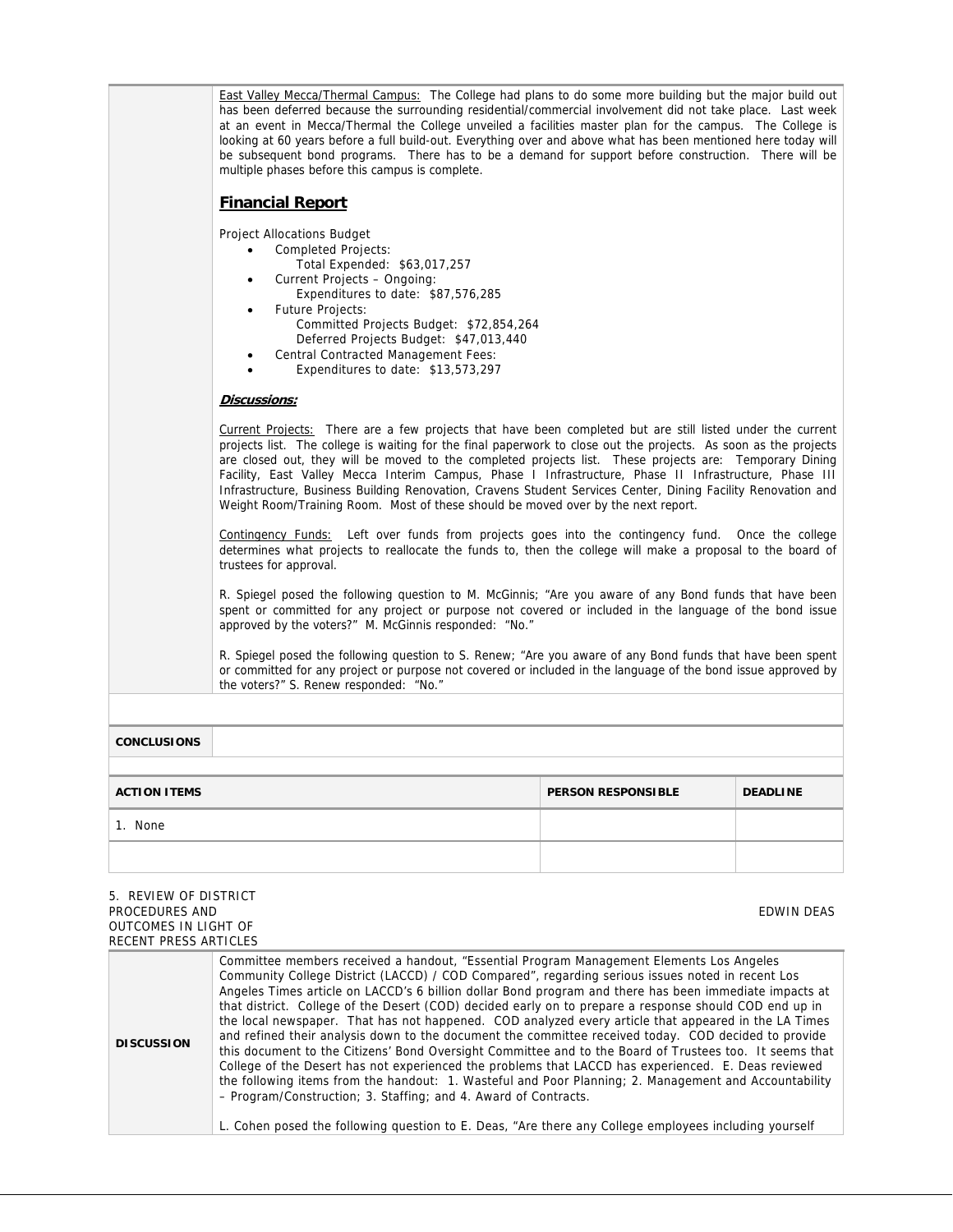|                                                                     | that are paid out of the bond money?" E. Deas responded, "No."                                                                                                                                                                                              |  |                   |  |  |
|---------------------------------------------------------------------|-------------------------------------------------------------------------------------------------------------------------------------------------------------------------------------------------------------------------------------------------------------|--|-------------------|--|--|
|                                                                     | L. Cohen posed another question to E. Deas, "Are there any former College employees that work for EIS<br>Professionals?" E. Deas responded, "No."                                                                                                           |  |                   |  |  |
|                                                                     | G. Kiehl posed a question to E. Deas, "In your procurement process, is it correct that all your bids would<br>be sealed until you have a specified meeting for the opening of them where all of bidders had come to bid<br>only?" E. Deas responded, "Yes." |  |                   |  |  |
|                                                                     |                                                                                                                                                                                                                                                             |  |                   |  |  |
| <b>CONCLUSIONS</b>                                                  |                                                                                                                                                                                                                                                             |  |                   |  |  |
|                                                                     |                                                                                                                                                                                                                                                             |  |                   |  |  |
| <b>ACTION ITEMS</b><br><b>DEADLINE</b><br><b>PERSON RESPONSIBLE</b> |                                                                                                                                                                                                                                                             |  |                   |  |  |
| 1. None.                                                            |                                                                                                                                                                                                                                                             |  |                   |  |  |
|                                                                     |                                                                                                                                                                                                                                                             |  |                   |  |  |
| 6. DISTRICT'S GREEN                                                 |                                                                                                                                                                                                                                                             |  |                   |  |  |
| STRATEGY AND HOW IT<br>PLAYS A PART IN THE BOND<br>PROGRAM          |                                                                                                                                                                                                                                                             |  | <b>EDWIN DEAS</b> |  |  |
|                                                                     | $\sim$ $\sim$ $\sim$ $\sim$ $\sim$ $\sim$ $\sim$                                                                                                                                                                                                            |  |                   |  |  |

| <b>DISCUSSION</b>   | quidelines of sustainability stewardship in the execution of its responsibilities to facilities design and<br>operation; campus management; and teaching and learning. This is a live policy and will guide the college<br>in changing into a sustainable campus.<br>For the West Valley Campus (WVC), The College developed the most demanding design guidelines for a<br>sustainable campus. One side of the campus will be a solar array. Edison is leasing the land for the solar<br>array and the College has entered into an agreement that requires Edison to provide testing equipment of<br>new green technology that will be installed on the campus. The campus becomes a testing center before<br>these are commercialized. For example, running equipment off of DC power so it could come straight<br>from solar panels. On the campus side, those design guidelines and the work that the College is now<br>doing will make WVC a sustainable campus. The plan is that this campus will be a working model<br>campus. This can be a part of a learning process for students and people can come to see how it<br>functions.<br>For the East Valley Mecca/Thermal campus, the College has run into a problem with the sewer. There is<br>no sewer line. The sewer line may or may not materialize sometime in the future. This has been a<br>challenge for the College in developing plans. The College can either wait for it to come or the College<br>can pay for it but it is millions of dollars or else the College can seek alternatives. The College has gone<br>for the alternatives and they now have a coherent plan that could see it develop substantially, maybe not<br>a total build-out and the sewer line may never materialize. The College is trying to work with Imperial<br>Irrigation.<br>For the Palm Desert Campus, they have done a series of efficiency projects in working with Edison with<br>changes in their lighting and air conditioning. Compared to last year they have seen a 15% drop these<br>past few months. In working with Edison, they were able to get a \$409,000 incentive check, which went<br>back into the fund for Infrastructure. |                           |                 |  |
|---------------------|---------------------------------------------------------------------------------------------------------------------------------------------------------------------------------------------------------------------------------------------------------------------------------------------------------------------------------------------------------------------------------------------------------------------------------------------------------------------------------------------------------------------------------------------------------------------------------------------------------------------------------------------------------------------------------------------------------------------------------------------------------------------------------------------------------------------------------------------------------------------------------------------------------------------------------------------------------------------------------------------------------------------------------------------------------------------------------------------------------------------------------------------------------------------------------------------------------------------------------------------------------------------------------------------------------------------------------------------------------------------------------------------------------------------------------------------------------------------------------------------------------------------------------------------------------------------------------------------------------------------------------------------------------------------------------------------------------------------------------------------------------------------------------------------------------------------------------------------------------------------------------------------------------------------------------------------------------------------------------------------------------------------------------------------------------------------------------------------------------------------------------------------------------------------------------------------------|---------------------------|-----------------|--|
|                     |                                                                                                                                                                                                                                                                                                                                                                                                                                                                                                                                                                                                                                                                                                                                                                                                                                                                                                                                                                                                                                                                                                                                                                                                                                                                                                                                                                                                                                                                                                                                                                                                                                                                                                                                                                                                                                                                                                                                                                                                                                                                                                                                                                                                   |                           |                 |  |
| <b>CONCLUSIONS</b>  |                                                                                                                                                                                                                                                                                                                                                                                                                                                                                                                                                                                                                                                                                                                                                                                                                                                                                                                                                                                                                                                                                                                                                                                                                                                                                                                                                                                                                                                                                                                                                                                                                                                                                                                                                                                                                                                                                                                                                                                                                                                                                                                                                                                                   |                           |                 |  |
|                     |                                                                                                                                                                                                                                                                                                                                                                                                                                                                                                                                                                                                                                                                                                                                                                                                                                                                                                                                                                                                                                                                                                                                                                                                                                                                                                                                                                                                                                                                                                                                                                                                                                                                                                                                                                                                                                                                                                                                                                                                                                                                                                                                                                                                   |                           |                 |  |
| <b>ACTION ITEMS</b> |                                                                                                                                                                                                                                                                                                                                                                                                                                                                                                                                                                                                                                                                                                                                                                                                                                                                                                                                                                                                                                                                                                                                                                                                                                                                                                                                                                                                                                                                                                                                                                                                                                                                                                                                                                                                                                                                                                                                                                                                                                                                                                                                                                                                   | <b>PERSON RESPONSIBLE</b> | <b>DEADLINE</b> |  |
| 1. None.            |                                                                                                                                                                                                                                                                                                                                                                                                                                                                                                                                                                                                                                                                                                                                                                                                                                                                                                                                                                                                                                                                                                                                                                                                                                                                                                                                                                                                                                                                                                                                                                                                                                                                                                                                                                                                                                                                                                                                                                                                                                                                                                                                                                                                   |                           |                 |  |
|                     |                                                                                                                                                                                                                                                                                                                                                                                                                                                                                                                                                                                                                                                                                                                                                                                                                                                                                                                                                                                                                                                                                                                                                                                                                                                                                                                                                                                                                                                                                                                                                                                                                                                                                                                                                                                                                                                                                                                                                                                                                                                                                                                                                                                                   |                           |                 |  |